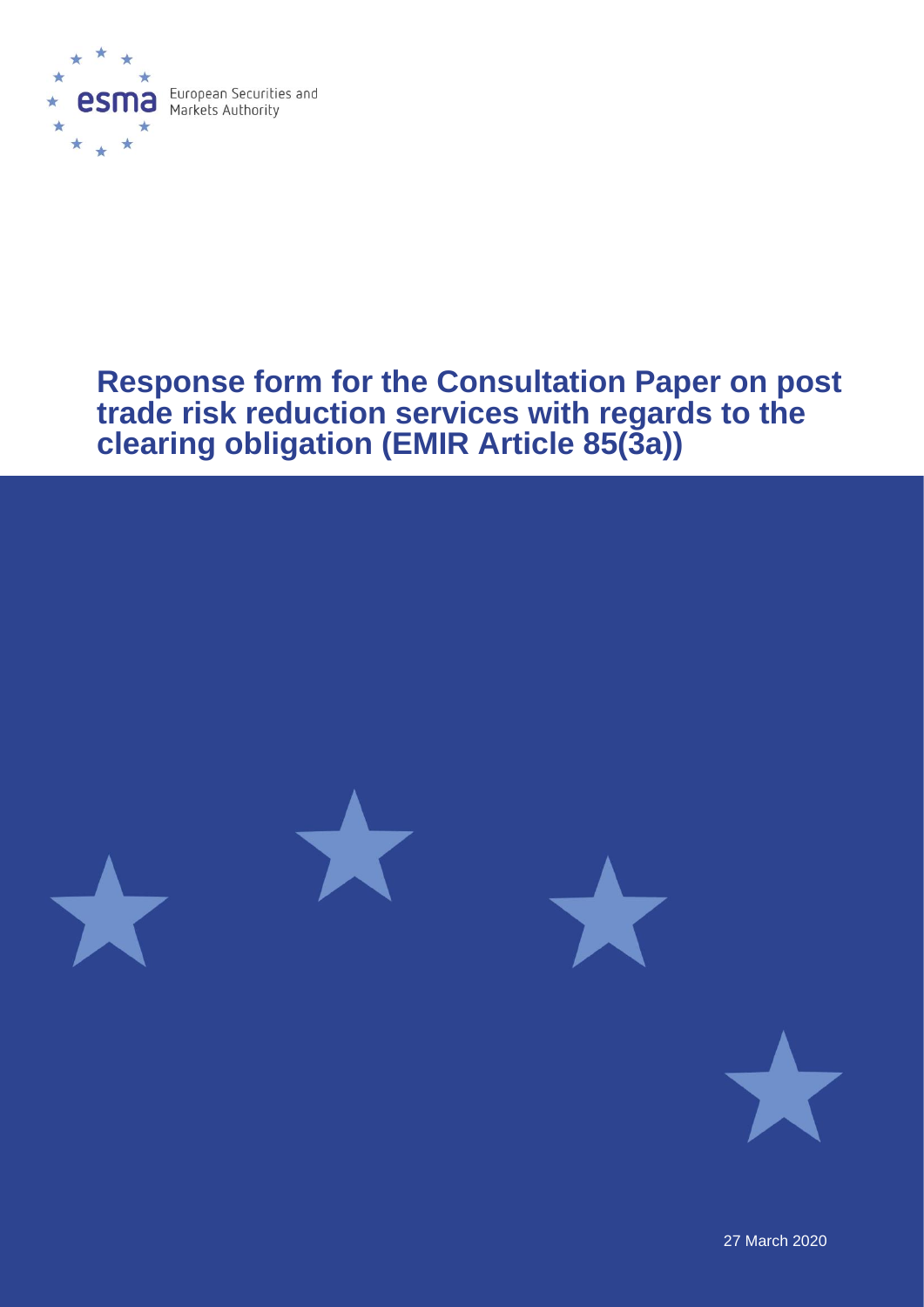

Date: 27 March 2020

## **Responding to this paper**

ESMA invites responses to the questions set out throughout its Consultation Paper on the Report on **post trade risk reduction services with regards to the clearing obligation** that ESMA is drafting under Article **85(3a)**  of the Regulation (EU) No 648/2012 of the European Parliament and Council on OTC derivatives, central counterparties and trade repositories (EMIR, as amended by Refit).

Responses are most helpful if they:

- respond to the question stated;
- contain a clear rationale; and
- describe any alternatives ESMA should consider.

ESMA will consider all responses received by 15 June 2020.

#### **Instructions**

In order to facilitate analysis of responses to the Consultation Paper, respondents are requested to follow the below steps when preparing and submitting their response:

- Insert your responses to the questions in the Consultation Paper in the present response form.
- Please do not remove tags of the type <ESMA\_QUESTION\_PTRR\_1>. Your response to each question has to be framed by the two tags corresponding to the question.
- If you do not wish to respond to a given question, please do not delete it but simply leave the text "TYPE YOUR TEXT HERE" between the tags.
- When you have drafted your response, name your response form according to the following convention: ESMA\_PTRR\_nameofrespondent\_RESPONSEFORM. For example, for a respondent named ABCD, the response form would be entitled ESMA\_PTRR\_ABCD\_RESPONSEFORM.
	- Upload the form containing your responses, in Word format, to ESMA's website (**[www.esma.europa.eu](http://www.esma.europa.eu/)** under the heading "Your input – Open consultations" → "**Consultation Paper on post trade risk reduction services with regards to the clearing obligation (EMIR Article 85(3a))**".

## Publication of responses

All contributions received will be published following the close of the consultation, unless you request otherwise. Please clearly indicate by ticking the appropriate checkbox on the website submission page if you do not wish your contribution to be publicly disclosed. A confidential response may be requested from us in accordance with ESMA's rules on access to documents. We may consult you if we receive such a request. Any decision we make not to disclose the response is reviewable by ESMA's Board of Appeal and the European Ombudsman.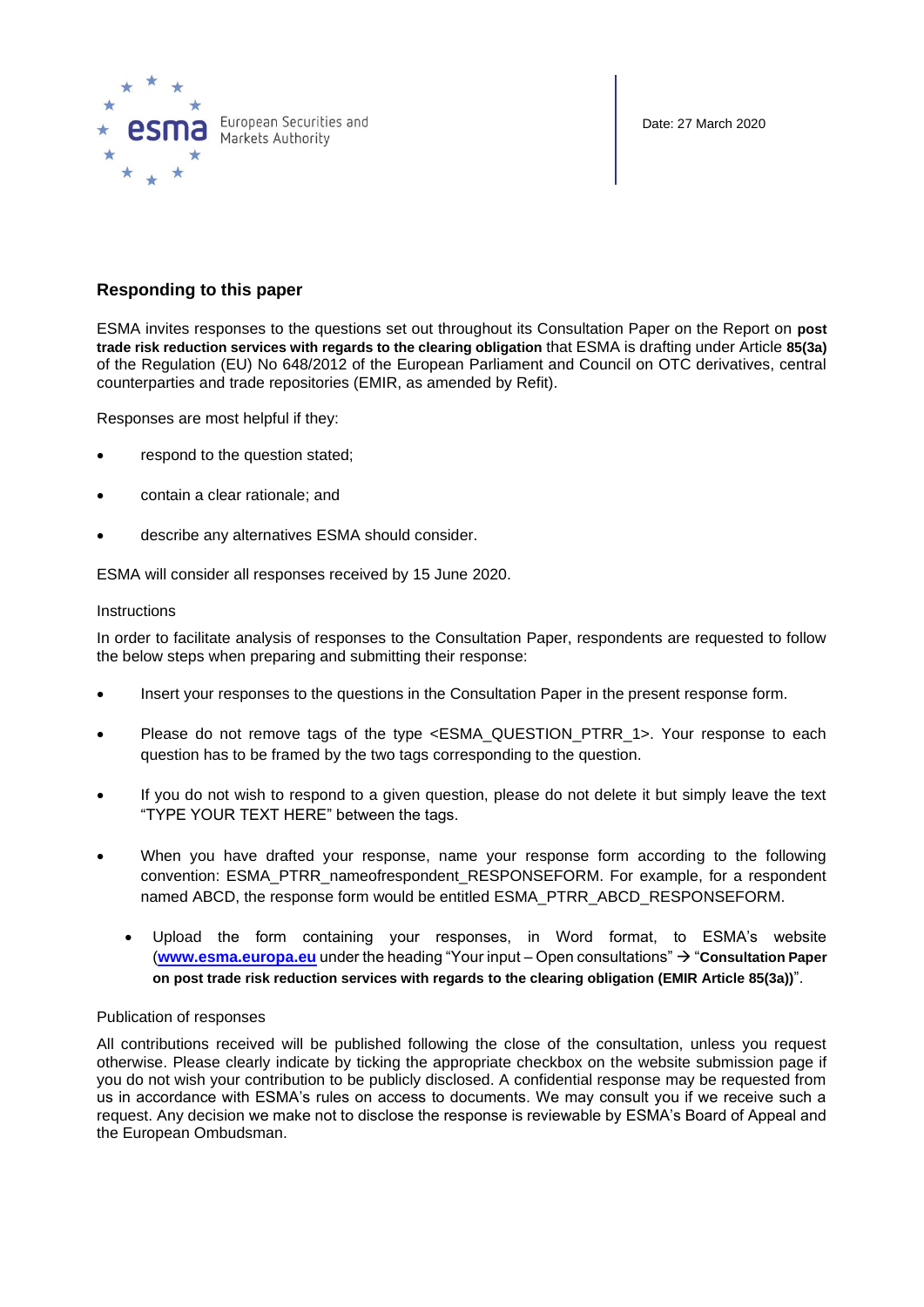

## **Data protection**

**Information on data protection can be found at** [www.esma.europa.eu](http://www.esma.europa.eu/) **under the heading "Data protection".**

## **Who should read the Consultation Paper**

All interested stakeholders are invited to respond to this consultation paper. In particular, responses are sought from financial and non-financial counterparties of OTC derivative transactions as well as central counterparties (CCPs) and clearing members.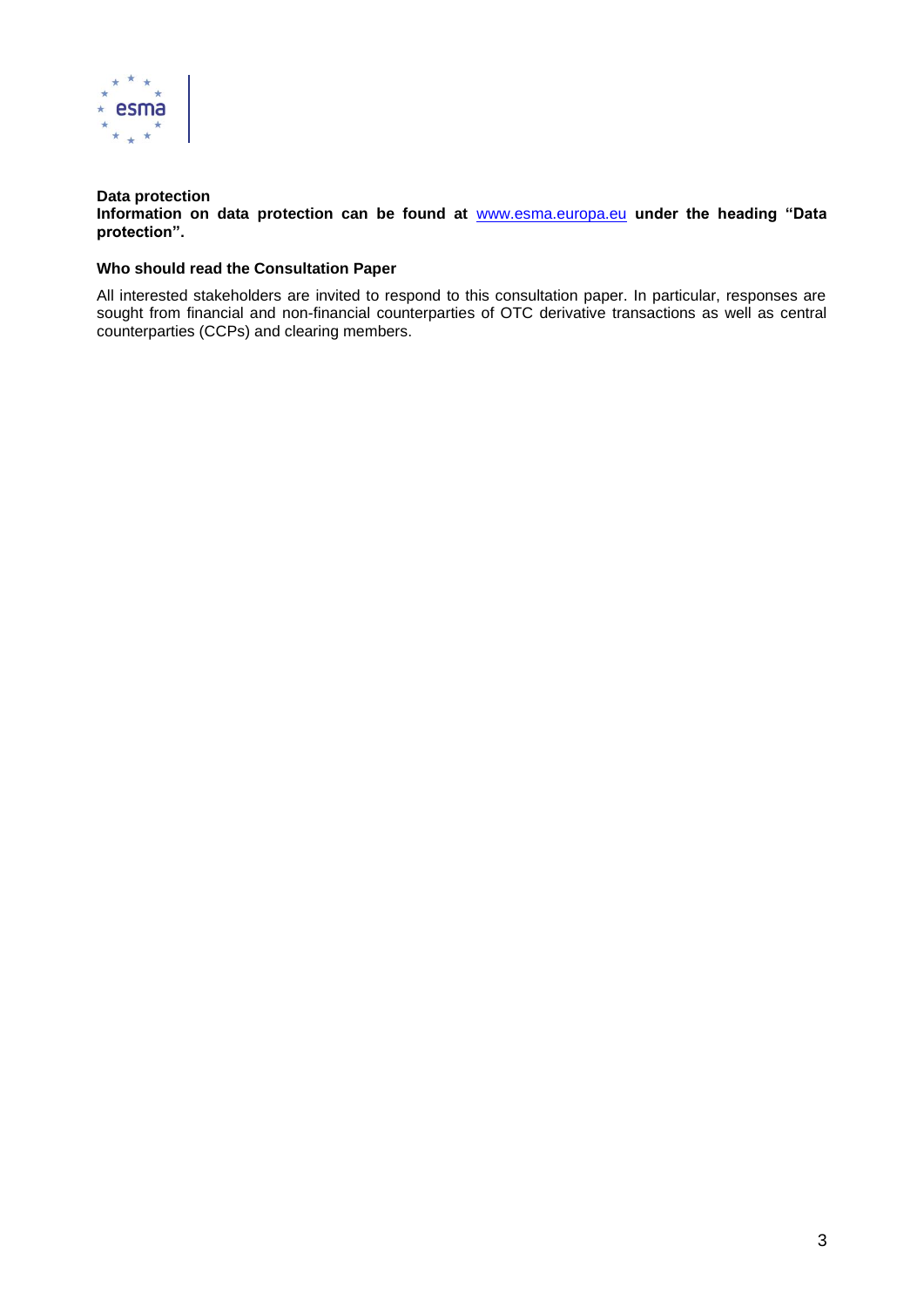

# **General information about respondent**

| Name of the company / organisation   | Eurex Clearing, Deutsche Börse Group |
|--------------------------------------|--------------------------------------|
| Activity                             | <b>Central Counterparty</b>          |
| Are you representing an association? |                                      |
| Country/Region                       | Europe                               |

# **Introduction**

## *Please make your introductory comments below, if any:*

<ESMA\_COMMENT\_PTRR\_1>

Eurex Clearing appreciates the opportunity to provide feedback to the ESMA consultation on post trade risk reduction (PTRR) services with regards to the clearing obligation. We consider that PTRRS services have greatly helped reduce certain types of risk. We are however sceptical about the need to exempt from the clearing obligation standardized trades that result from PTRR services, given the broad use of these services. Eurex Clearing trusts that our comments are seen as a useful contribution, in addition and in alignment with the EACH response, and remain at the disposal of ESMA for any questions and additional feedback.

<ESMA\_COMMENT\_PTRR\_1>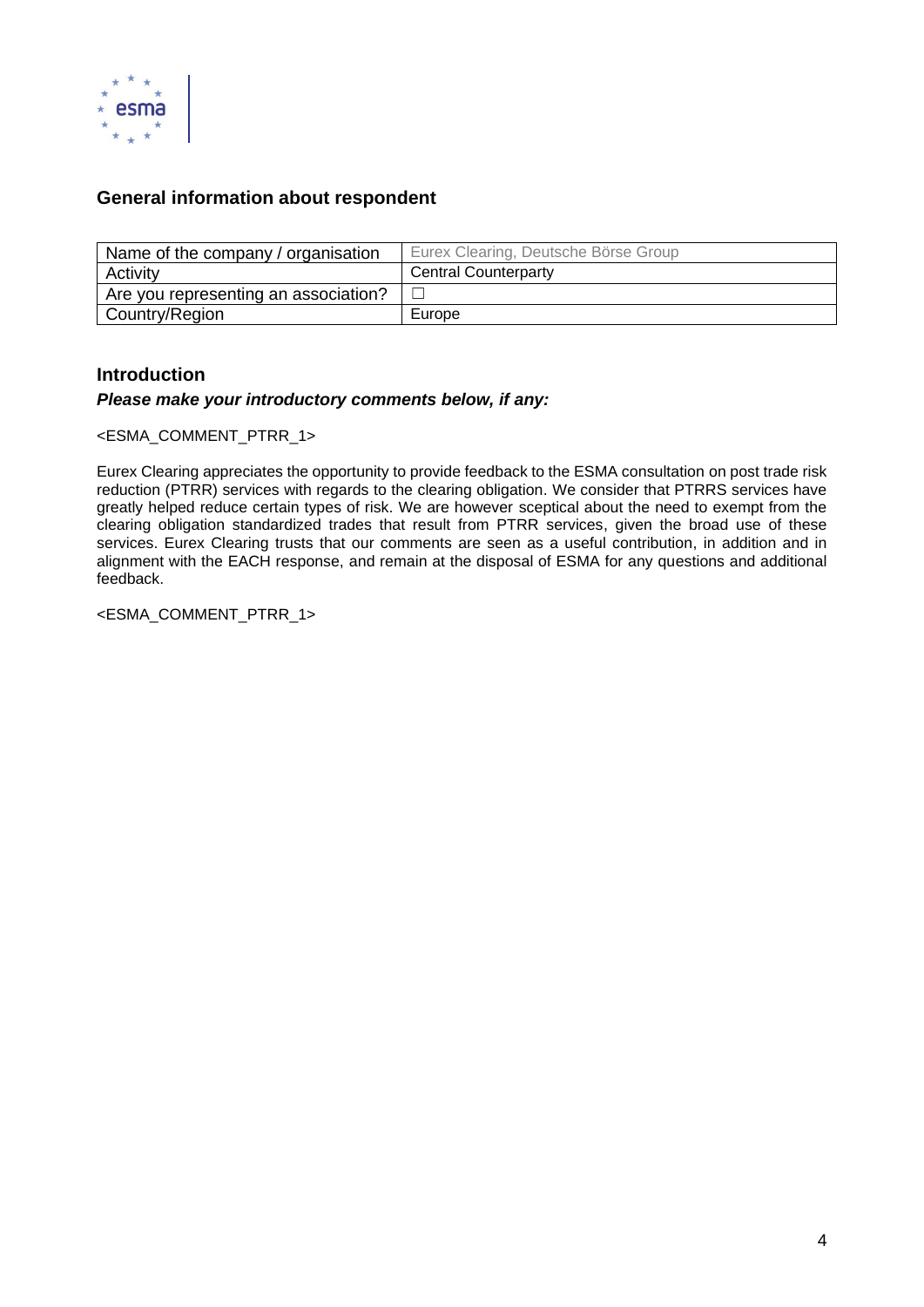

**Q1 : Would you agree with the description of the benefits (i.e. reduced risks) derived from PTRR services? Are there any missing? Could PTRR services instead increase any of those risks? Are there any other risks you see involved in using PTRR services?**

## <ESMA\_QUESTION\_PTRR\_1>

- Eurex Clearing welcomes activities aimed at reducing risk in the market, and notes that CCPs do regularly perform compression activities for cleared trades which are beneficial in terms of resource optimisation, operational risk and the default management process.
- For general PTRR actions, the **primary benefit is a cleaner and easier to understand portfolio**. PTRR services help clean up trading books and thereby enable a simplified reading as to where the exposure and risk actually stand. Such portfolio clarity improves the regulators and supervisors' understanding of firms' strategies and exposures.
- In addition, the original crisis reform package created incentives for firms to increase adoption of previous best practices in this space. This leads market participants to think of PTRRS both in terms of **operational and capital benefits**, as failure to conduct periodic post-trade portfolio clean-up results in higher capital charges. This is a key dimension to the popularity of these services. In other words, the "risk reduction" function of traditional PTRRS helps reduce margin and capital requirements.
- A **general risk of such services is the drift of trading activities into a space without similar regulatory control**. As portfolio rebalancing can bear similarities to brokerage, there is a risk that trading migrates onto unregulated or differently regulated PTRRS platforms. We note that the line can be quite thin on ways to differentiate both services and believe some conditions in the consultation are an appropriate way to distinguish these
- More generally, we note that the clearing obligation has not hindered the development and expansion of PTRRS, both in the uncleared and cleared space. In particular, no other jurisdiction has accepted proposals to exempt trades in the manner proposed; only legacy trades are exempted in certain jurisdictions.

<ESMA\_QUESTION\_PTRR\_1>

**Q2 : Would you agree with this description of portfolio compression? Please explain the different compression services that are offered and how they may differ from the description above. Are there today viable alternatives to using PTRR services to achieve a similar outcome?** 

## <ESMA\_QUESTION\_PTRR\_2>

- Portfolio compression is a current and wide-spread market practice used both for cleared trades within a CCP and, separately, for individual portfolios in the uncleared space.
- We agree with the description of portfolio compression but would draw attention to the point of "without changing the market risk of the portfolios", since a key feature of compression is that no particular counterpart-to-counterpart portfolio changes (compared to portfolio rebalancing).
- PTRRS are generally understood as services provided by a third party. However, it is important to highlight that the process of portfolio compression – or cleaning up a trading book – is something that traders can (and already) do themselves.
- Please also note that within CCPs, the risk reduction described under portfolio compression for cleared trades – which does not change the underlying sensitives to the trading book – happens automatically, as participants need to specifically opt out to avoid compression.

<ESMA\_QUESTION\_PTRR\_2>

**Q3 : Without changing the market risk of the portfolios, how different can the transactions included in the portfolio compression exercise be? Would the market risk be changed at all by the applied tolerances and if yes, how can the portfolio remain market neutral? What tolerance levels are often applied and could/should restrictions be placed on tolerances?**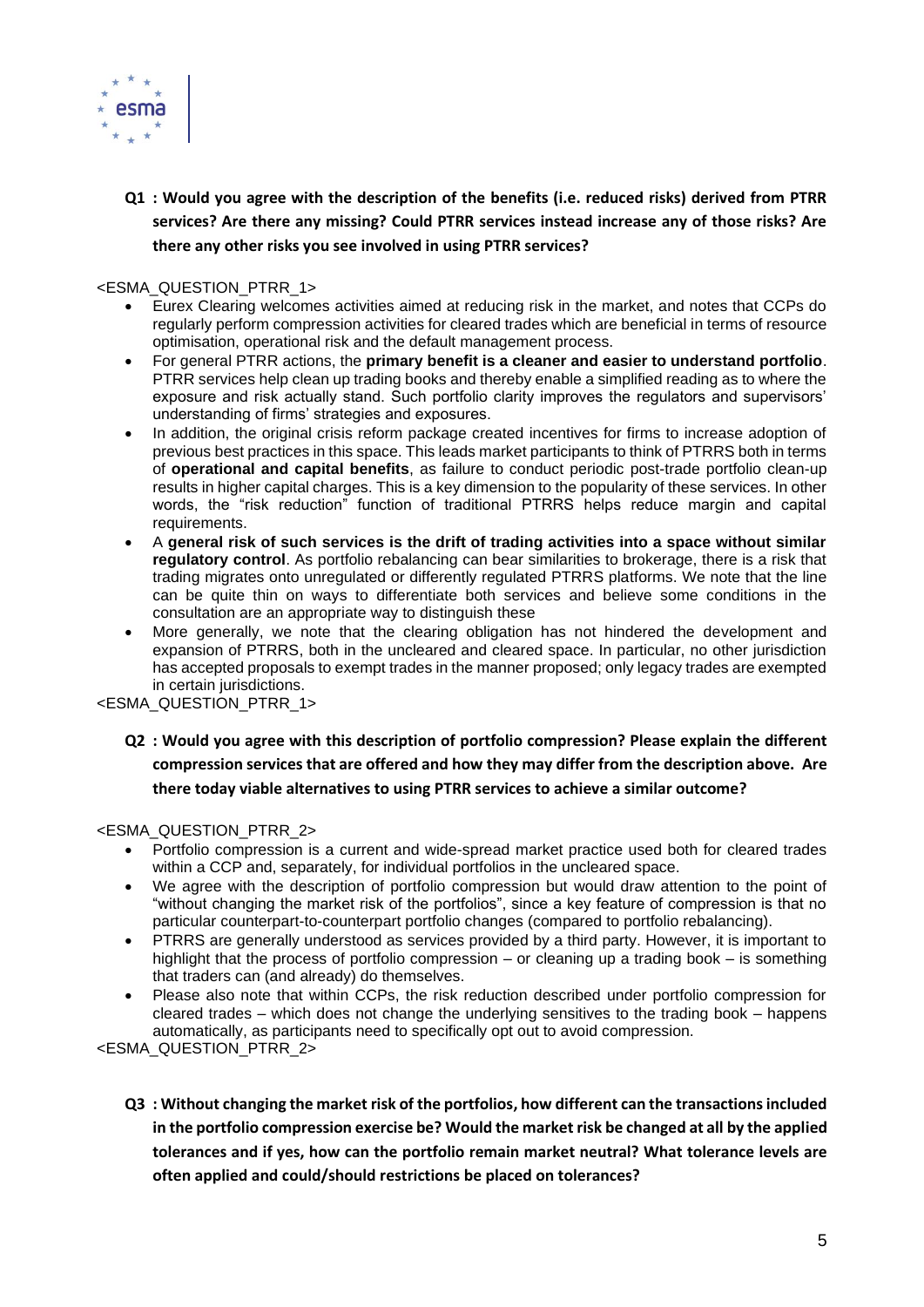

## <ESMA\_QUESTION\_PTRR\_3>

- We agree that the way the tolerance levels are defined and set can have significant impact on the way these services can be used and to what objectives.
- If market risk (i.e. exposure) remains the same, conceptually the transactions can be as different as possible.

<ESMA\_QUESTION\_PTRR\_3>

**Q4 : Should there be a clearing exemption for PTRR trades that are a direct result from a portfolio compression? If not, why? Is there a difference between bilateral and multilateral portfolio compression for the sake of an exemption?** 

#### <ESMA\_QUESTION\_PTRR\_4>

- As mentioned in our response to Q1, **we are sceptical about the possibility of exempting trades resulting from portfolio compression specifically, or from PTRRS more generally**. While we see little gains from such an exemption (PTRRS have never been more used than today), we see significant downsides to such an exemption:
	- $\circ$  Such an exemption reverses the logic of the G20 intention of risk mitigation for OTC derivatives. The core concept was that standardised OTC markets would be cleared, and thus come under the multilateral netting and collateralisation imposed by CCPs. The more exotic OTC derivatives would come under heightened capital and collateralisation requirements, with the intention to better safeguard against their inherent risks and incentivise market participants to employ standardised contracts when possible. Jointly, these two prongs were designed to create more transparent markets, as well as provide collateral and capital buffers to help insulate market participants from each other's counterparty credit risk. We would note that it was always understood that exotic or uncleared risk is offset or hedged by standard OTC contracts that would be cleared.
	- $\circ$  In this context, we would like to express our concern that a potential PTRRS exemption could create a loophole to the clearing obligation incentivising market participants to include any trade into a PTRRS.
	- $\circ$  It should also be kept in mind that if a PTRRS exemption is permitted, then market participants can maintain their existing or future bilateral portfolios with reduced capital and collateral requirements which will lead to a shift of exposure that is currently risk managed by CCPs to bilateral OTC derivatives.
	- o Beyond these conceptual arguments, we are concerned by the lack of data or quantitative impact available to determine the possible effects. We would assume that ESMA and the ESRB are able to provide order of magnitude type data for the current size of standardised risk that currently resides in bilateral portfolios. It would then be possible to estimate the type of participant and scale of plain vanilla OTC derivatives that would be added to bilateral portfolios. It would also be incisive to consider how much capital and collateral such moves would free up.
	- $\circ$  As a market structure consideration, we would highlight that the consultation on the topic has not touched on the cross-jurisdictional aspect of the muted services. We question whether such post trade actions could result in some firms avoiding local clearing requirements, as the PTRRS can be employed to move exposure to an offshore or third country booking hub of choice.
- **We do not believe a difference between bilateral and multilateral portfolio compression would be helpful in addressing a new loophole to the clearing obligation.** We would however note that a multilateral-only approach provides a safeguard to a more direct version of the concerns, wherein an individual firm could essentially determine itself whether or not its trades should be cleared.

<ESMA\_QUESTION\_PTRR\_4>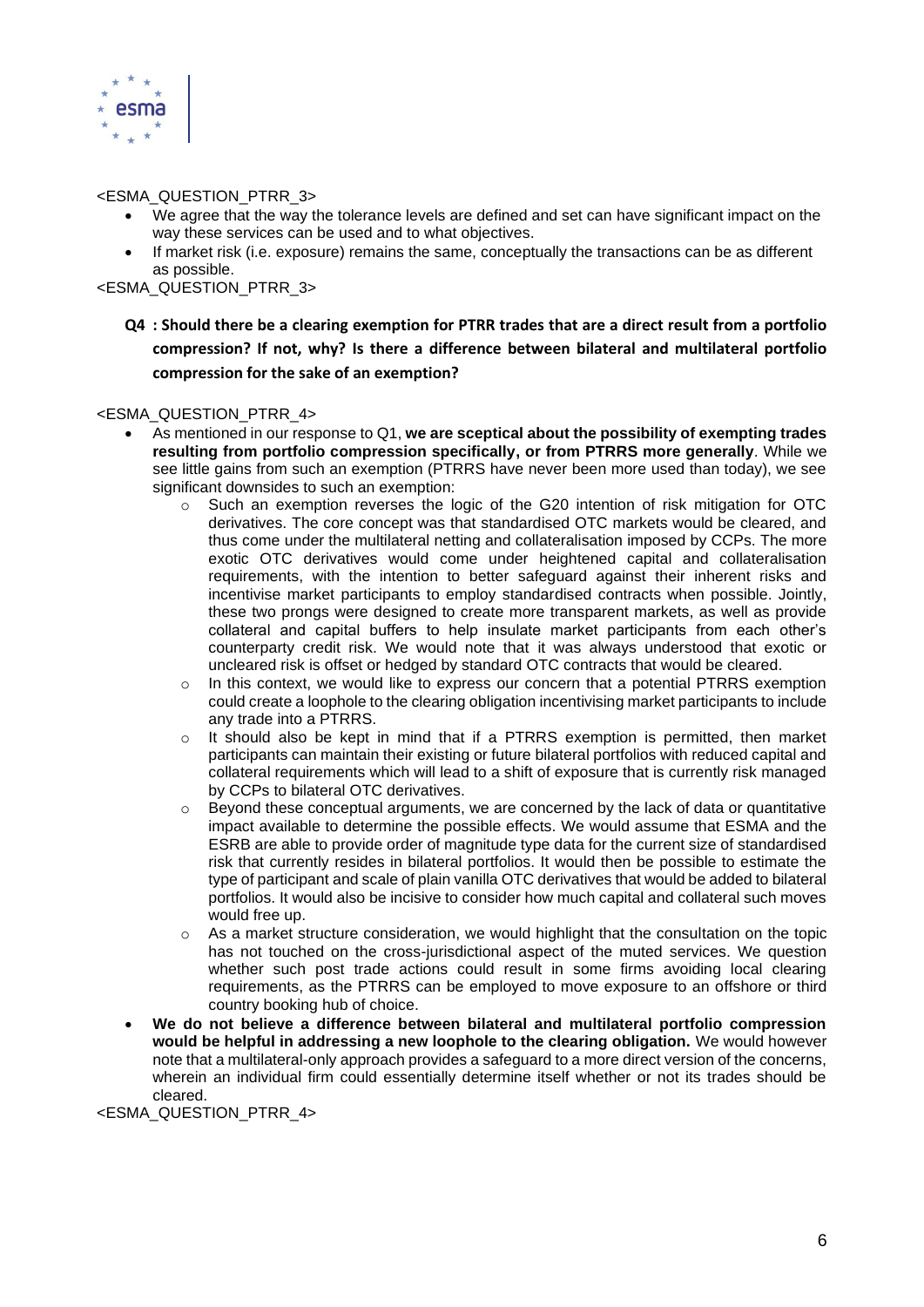

**Q5 : Would you agree with this description of PTRR Services? What other forms of PTRR services exist? What do they do? How do they work? Are there any other viable alternatives to PTRR services, if yes, why are they not sufficient?**

#### <ESMA\_QUESTION\_PTRR\_5>

- **Description of PTRRS** we believe it is useful to clarify that PTTRS are an umbrella definition which includes different services:
	- o 1) **portfolio compression** (described in the above section) which seek to clean up line by line items of trading books without out changing exposure to counterparties or risks to sensitivities of trades;
	- o 2) **portfolio rebalancing** which seeks to adjust exposures, to either to reduce risk held against a particular counterparty or to bring overall exposures down (to a given sensitivity down); and
	- o 3) **other services**, such as TriOptima's TriResolve which seek to avoid disputed trades resulting from PTRRS and the possible capital impacting of not resolving them.
- To our understanding, paragraph 19 and the following diagram, rather describe multilateral portfolio compression, not portfolio rebalancing. Instead, we would rather describe portfolio rebalancing with the following diagram and practical market case of swaptions.

**Stylistic example of Swaptions** – options on swaps, or swaptions, are a right to exercise into a swap and have two primary market risk sensitivities: direct sensitivity to the underlying (delta) and sensitivities derived from the optionality feature (vega, gamma). It is presumed that when dealers enter into a swaption with a client, they will seek to hedge out all or some of this risk.

• **Market practice**: we see four scenarios in current market practice today to hedge the delta or sensitivity to the underlying



**Scenario 1 – market participants decide not to hedge their swaption**. While this is possible, we would not expect it to be common market practice.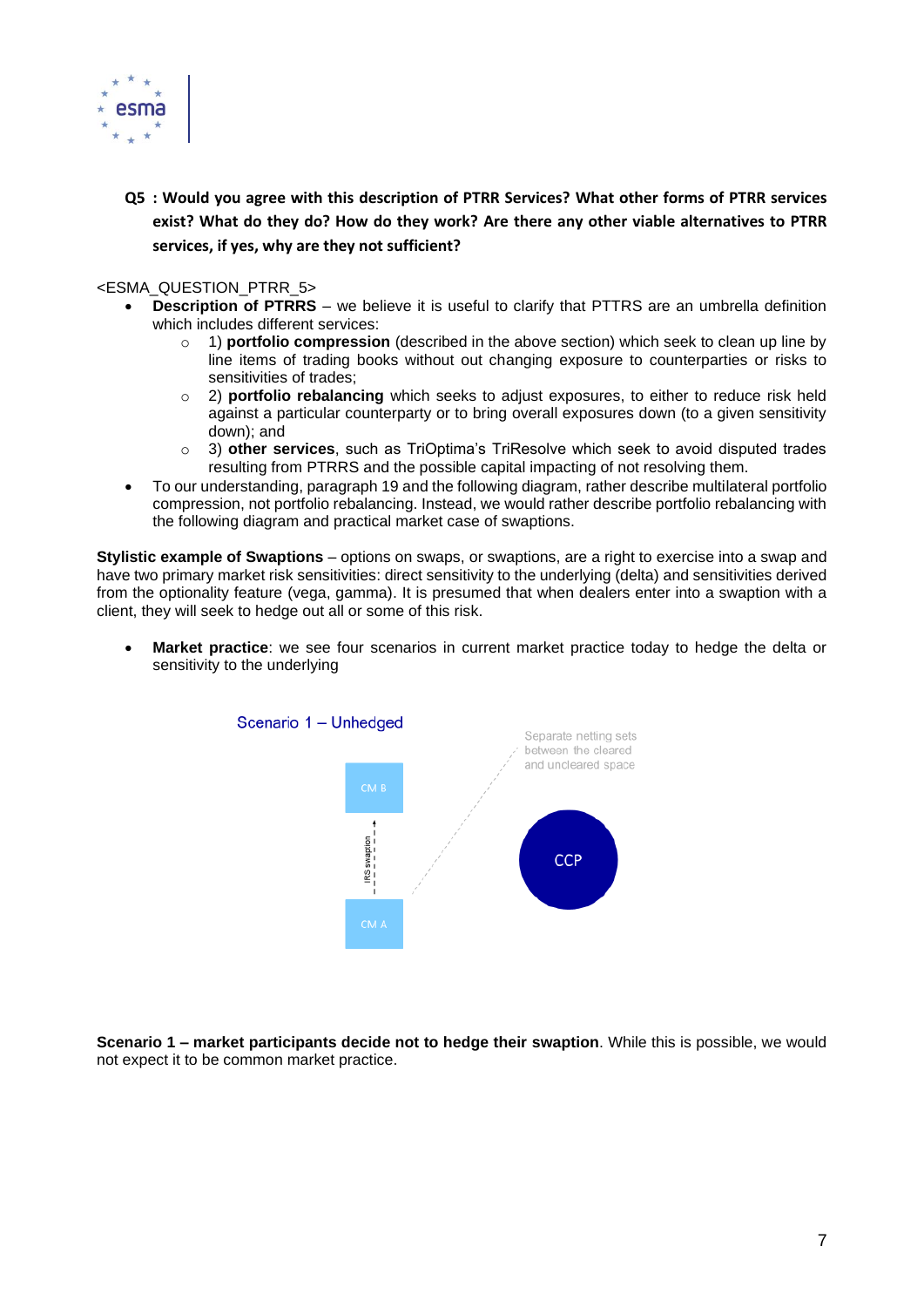



**Scenario 2 – market participants hedge the delta of the swaption with a standardized vanilla swap,** which then must be cleared. The **market participant has to face two netting sets**, **one netting set for the uncleared space and one netting set for cleared space**, which is less efficient in terms of capital costs than if it could net them altogether. Note the importance of mandatory initial margin requirements for uncleared OTC derivatives to support the incentives to clear.



**Scenario 3 – market participants hedge the delta with complex trades**, which can remain uncleared. The market participant has **only one netting set but the very complex trades** to replicate the delta hedge is likely to increase its trading and capital costs.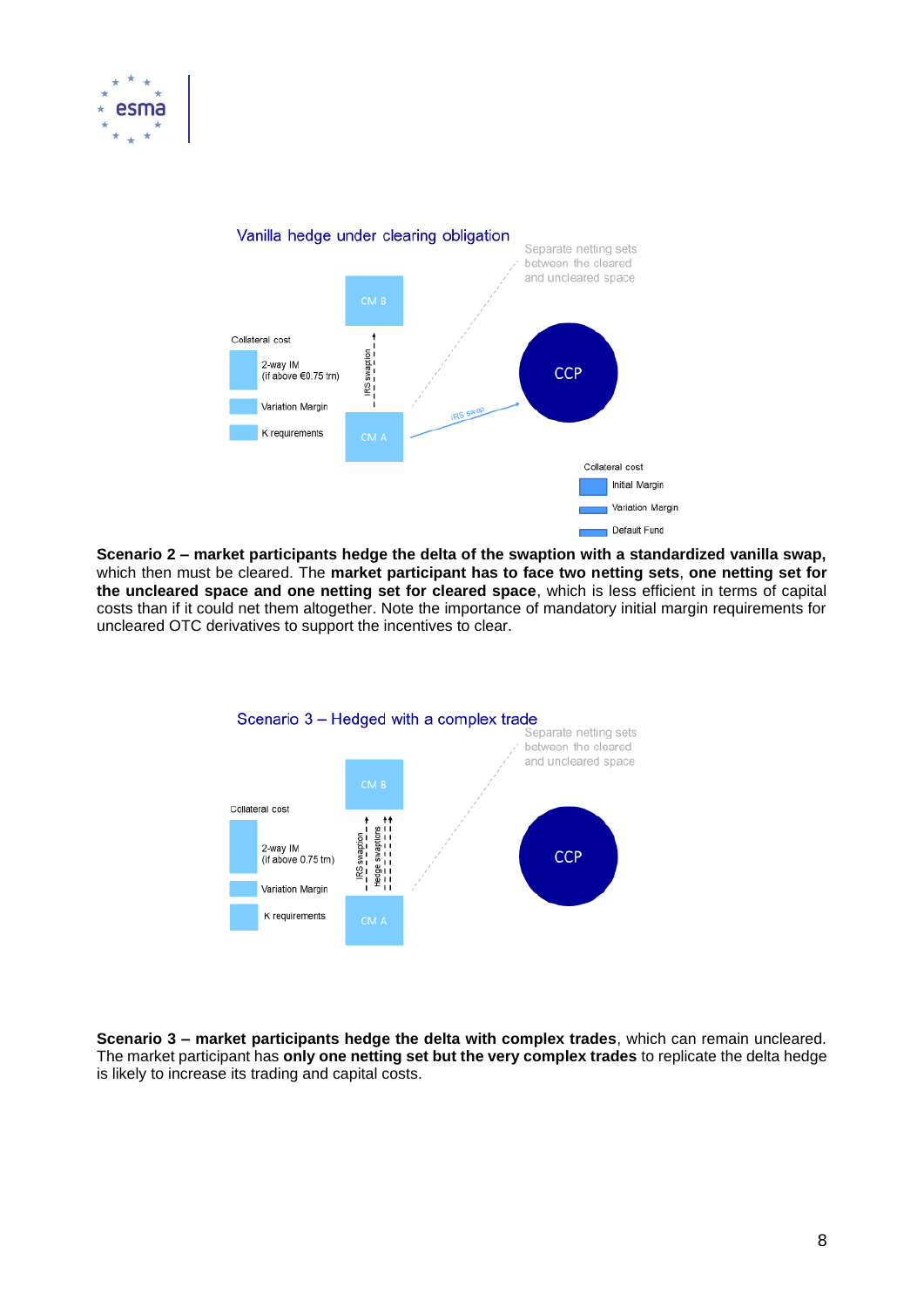



**Scenario 4** – **another way of resolving the capital costs of having two separate netting sets under Scenario 2, would be to clear the swaption in the CCP, if CCPs offer this**, in addition to the cleared delta hedge. As both trades would be netted and cleared, the **capital costs would be even lower in Scenario 4, provided that bilateral capital and collateral costs are in practice higher as intended**.

Note that **all scenarios are currently coherent with the objectives of the G20 reforms**, to support a shift towards central clearing, which is more cost/capital effective for the market participant. This is particularly the case if the swaptions or other bilateral trades are so complex or risky that clearing is unsuitable for them; in such cases one expects the higher capital and collateral to be prudent. In line with the incentives to clear, there is indeed an additional cost in entering into swaptions and keeping them in the uncleared space.



## **Exemption of the clearing obligation – focus on Scenario 2 described above**

**The current proposal to exempt trades resulting PTRRS under Scenario 2 seeks to exempt the delta hedge covered by a vanilla swap from the clearing obligation** – thereby **weakening the clearing obligation itself** (as de facto less exposure are covered by central clearing), **but also the incentives to clear** (as there will now be a cheaper option to hedge the swaption in the bilateral space).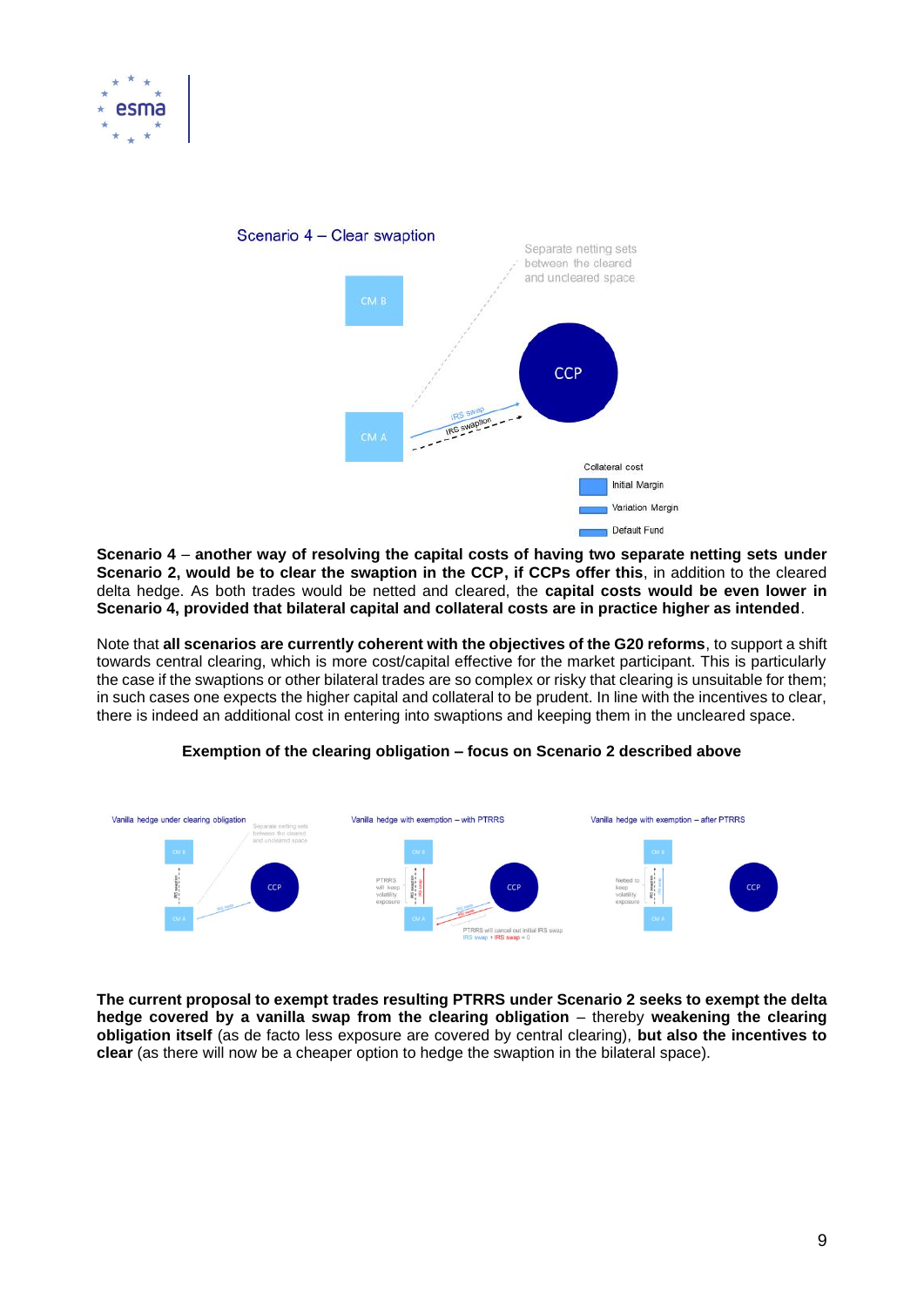



<ESMA\_QUESTION\_PTRR\_5>

# **Q6 : Without changing the market risk of the portfolios, how different can the transactions included in the PTRR exercise be? What tolerance levels are often applied and what restrictions could/should restrictions be placed on tolerances (if applies)?**

#### <ESMA\_QUESTION\_PTRR\_6>

• As stated in our answer to Q3, we are of the view that the way the tolerance levels are defined and set can have significant impact on the way PTRR services can be used and to what objectives. If market risk (i.e. exposure) remains the same, conceptually the transactions can be as different as possible.

<ESMA\_QUESTION\_PTRR\_6>

## **Q7 : Is the requirement under EMIR of portfolio compression sufficient to mitigate the risk of buildup of transactions and how is the market managing this risk today?**

<ESMA\_QUESTION\_PTRR\_7>

- Portfolio compression uniquely addresses the accumulation of line items and notional which make books 1) complicated to identify exposures and 2) increases operational risks. Comparatively, portfolio rebalancing seeks to modify the exposure of a portfolio to a given type of sensitivity (such as volatility) or to a given counterparty.
- However, **none of them address counterparty credit risk, and it should be clear that PTRRS cannot be perceived as a replacement of central clearing**. While we very much welcome the benefits of PTRRS as regards resource optimisation and operational risk, we are also mindful of key aspects of central clearing such as neutral risk valuation and default management are fundamental to prevent destabilizing effects on financial markets. Rather, we believe **portfolio compression to be complementary to central clearing**, as these services are also widely used for cleared portfolios too.

<ESMA\_QUESTION\_PTRR\_7>

**Q8 : Based on all of the above, how would you define (algorithm based, second order risk, market neutral) PTRR services that cover all of the relevant aspects?**

<ESMA\_QUESTION\_PTRR\_8>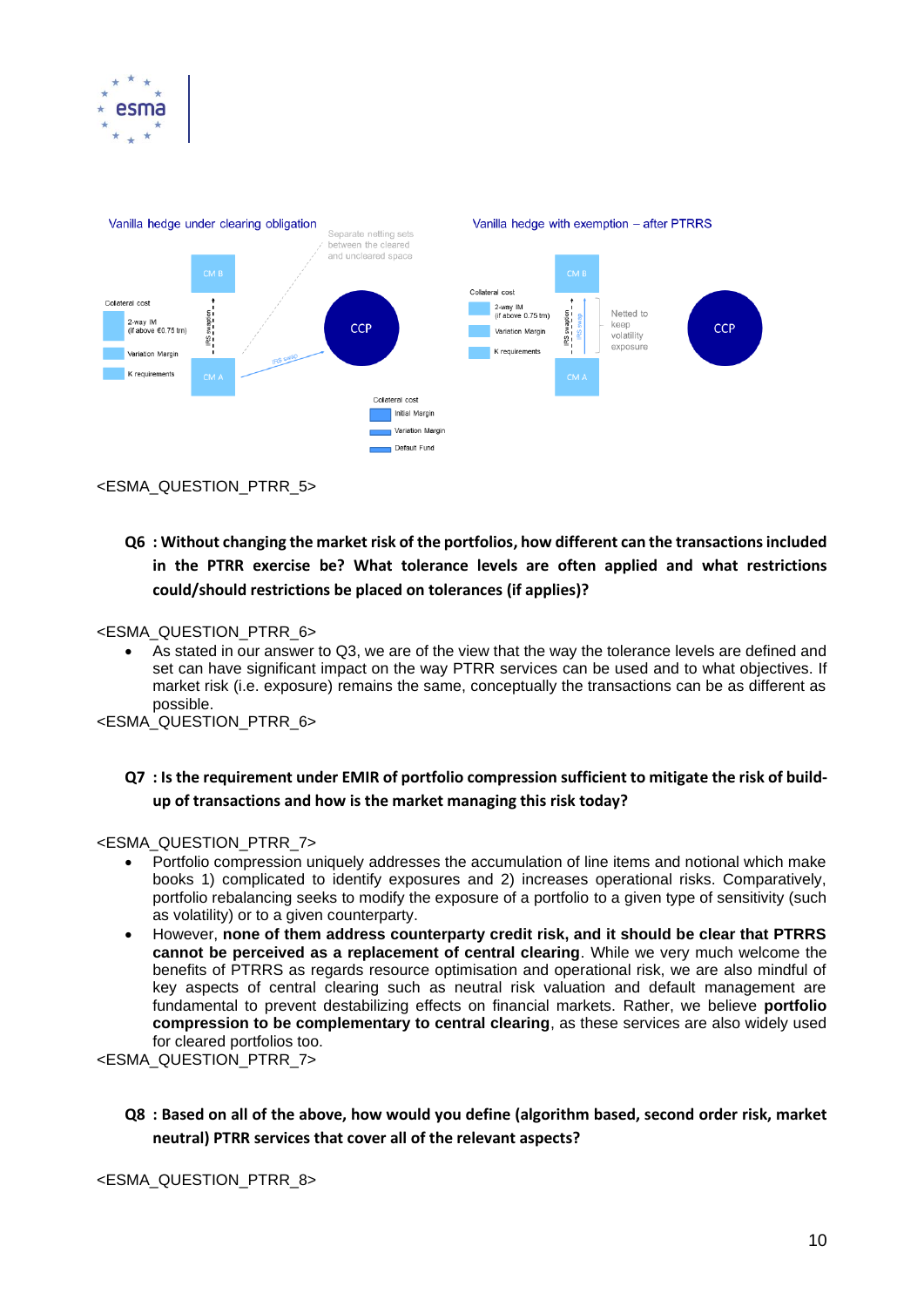

• Without suggesting a clear definition, we would like to emphasize that the criteria of market risk neutrality as already included in Recital 27 of MIFIR should be a key criteria in finding a feasible definition. Thus, all trades entered into due to changed market risk in any way should not be considered PTRR trades. Adding trades that ultimately change the counterparty constellation should also be considered as market risk motivated trades, as a perceived lowering credit rating could be the motivation to enter into these trades.

<ESMA\_QUESTION\_PTRR\_8>

**Q9 : Should there be an exemption from the clearing obligation for PTRR trades (other than portfolio compression) that are a direct result from a PTRR exercise? If not, why?** 

<ESMA\_QUESTION\_PTRR\_9>

- First and foremost, we would highlight that the description given by ESMA resembles that of multilateral compression, which is permitted today in both cleared and uncleared OTC derivative markets.
- Second, **we are sceptical of exempting trades resulting from PTRRS from the clearing obligation**.



- As highlighted in our responses to Q4 and Q5, **the current proposal to exempt trades resulting from PTRRS would weaken the clearing obligation itself** (as de facto less trades are covered by central clearing), **but also the incentives to clear** (as there will now be a cheaper option to hedge the swaption in the bilateral space).
- We **call on regulators to consider the impact of shifting such trades into the bilateral space** and no longer benefit from the stabilising effects of central clearing and the strict third-party risk management framework of CCPs. We would also highlight that, as the initial margin requirements for the uncleared space are continuously delayed, the financial system may not even have the consolation that other forms of collateralization of exotic trades are implemented, as most participants will be below the thresholds.
- We consider such a **shift to be a substantial set back to the G20 reforms**, only ten years after a financial crisis which had exposed the deep weakness of opaque and uncleared derivatives markets. Such an exemption would result in a situation by which uncleared portfolios would always have a mix of 'vanilla' and 'exotic' trades going-forward, which would be opposed to the intentions of the G20 reforms which sought to shed light on overly complex OTC derivatives markets, which were source and catalyser of the last financial crisis.
- We would also like to **question the alleged benefits resulting from such an exemption**, as the current obligation to clear has not prevented the development of PTRRS services. We are sceptical of the alleged risks of not exempting trades resulting from PTTRS.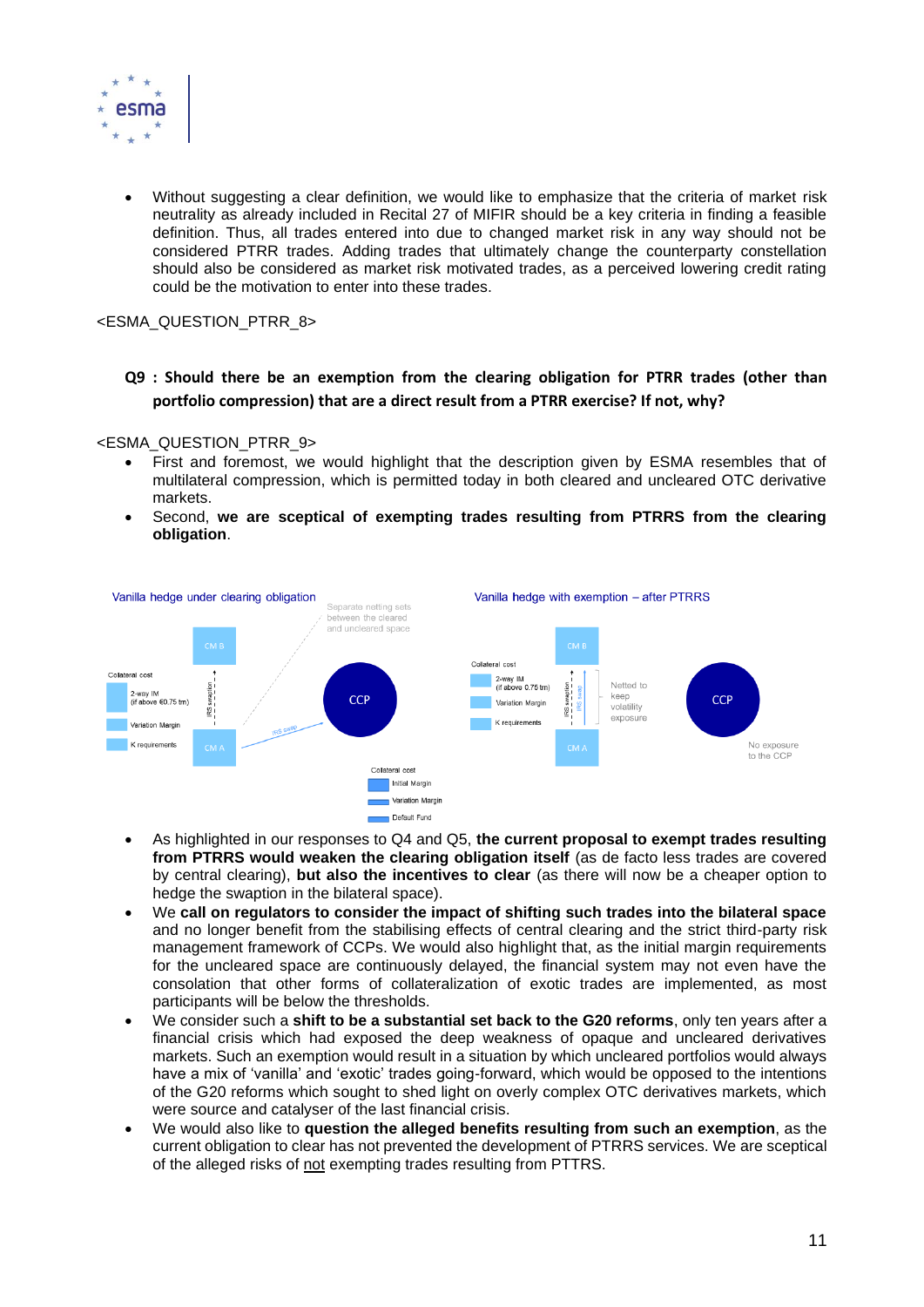

- $\circ$  Default competition risk as the stylised examples make clear, a CCP and participants are not adversely affected in a default management process in the current framework. PTRRS is expected to reduce the risk managed for the market by the CCP, and as such the CCP has less exposure to unwind in a member default.
- $\circ$  Liquidity risk while completing VM payments maybe be strenuous for brokers, the opposite option – i.e. not paying them in a timely fashion – would be far worse as counterparties would be undercollateralized thereby exposing them to each other's default. While we have doubts as to how exempting PTRRS trades can help address concerns around the impact of VM on liquidity, ESMA could consider expanding the Anti-Procyclicality Measures to the bilateral space.
- To conclude, **we do not believe that the benefits from exempting such trades outweigh the risks to the financial system**.

<ESMA\_QUESTION\_PTRR\_9>

## **Q10 : Is there a PTRR service today including offsetting transactions with a CCP?**

#### <ESMA\_QUESTION\_PTRR\_10>

• We would like to reiterate once more that compression cycles are run across CCPs and bilateral portfolios. However, we are unaware of services offsetting transaction away from the CCP, but rather of PTRRS having help backload part of legacy portfolios into CCPs.

<ESMA\_QUESTION\_PTRR\_10>

- **Q11 : Assuming there would be an exemption to the clearing obligation:**
- **(i) Could PTRR services conduct offsetting opposite trades in the counterparty's cleared portfolio and if yes, should it be mandatory to enter into such offsetting transactions?**
- **(ii) Would the PTRR transaction in the non-cleared portfolio then remain between the counterparties or be terminated (netted)?**

<ESMA\_QUESTION\_PTRR\_11>

• **Question (i)** – The 'offsetting opposite trade' in the cleared portfolio is one of the steps a PTRR service would use to offset exposures across multilateral and bilateral portfolios and therefore does not itself provide any material safeguard.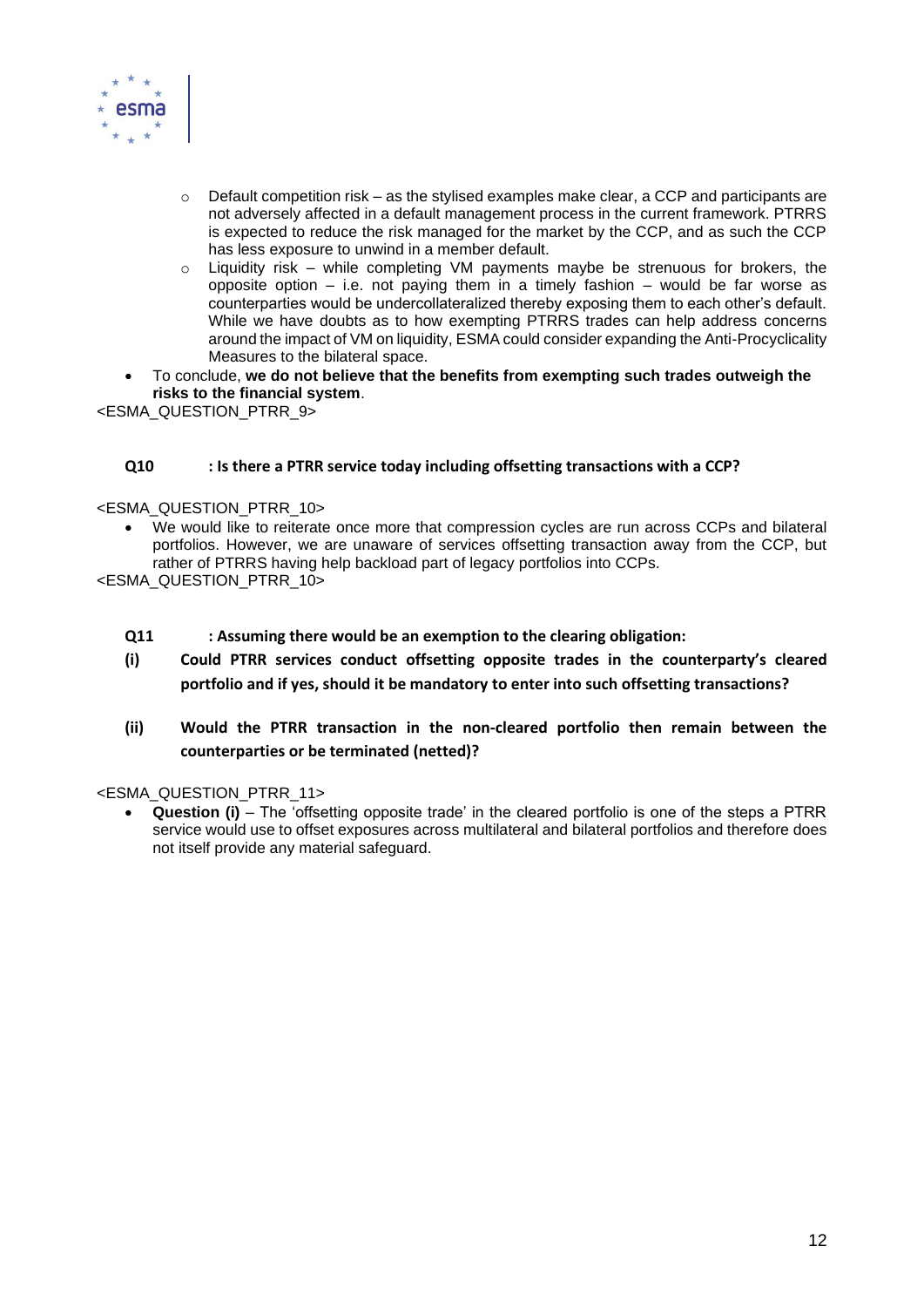



## With exemption + non-safeguard

- o After concluding, for example, a swaption, you create a vanilla delta hedge which goes in your bilateral netting set (as now no longer subject to the CO) and then an opposite delta hedge cleared at the CCP – this is argued to keep the same number of trades in the CCP. While this is possible, we find this scenario particularly complex and unlikely, as it creates more trades and would likely result in hikes in Initial Margin requirement until the next compression cycles, which would defeat the very purpose of PTRRS which is to simplify trades and diminish capital/margin costs for market participants.
- $\circ$  This is why the opposite delta hedge entered into the CCP would be immediately netted (terminated) against an opposite vanilla trade in the cleared portfolio, essentially **extracting vanilla trades already cleared in the CCP**. Note that most proponents insist that the PTRRS be able to pre-compress the trades facing the CCP to avoid IM hikes and thereby leaving no risk to be centrally cleared.
- $\circ$  We believe in practice it would be very hard for supervisors to run through the bilateral and cleared books, leading to **possible regulatory arbitrage**. Exempting PTRRS from the clearing obligation may open the market into trading practices and structures that aim to take advantage of this treatment by entering a complex trade in order to extract vanilla trades already cleared through CCPs. This risks opening another loophole in the post-crisis reforms, against the alleged objectives of such an exemption.

• **Question (ii)** – yes, the trade would be netted, though we note that market participants could have decided to net both trades in the CCP, so we do not see the need for a clearing exemption. <ESMA\_QUESTION\_PTRR\_11>

**Q12 : Please provide data (number of trades and notional compressed, amount of initial margin reduction, number of counterparties regularly using PTRR services, other metrics) per type of PTRR service, with as much granularity as possible (per entity, per asset class/currency, per run, over the years and over the past year, etc.) and the related explanations on how PTRR services are used.**

<ESMA\_QUESTION\_PTRR\_12>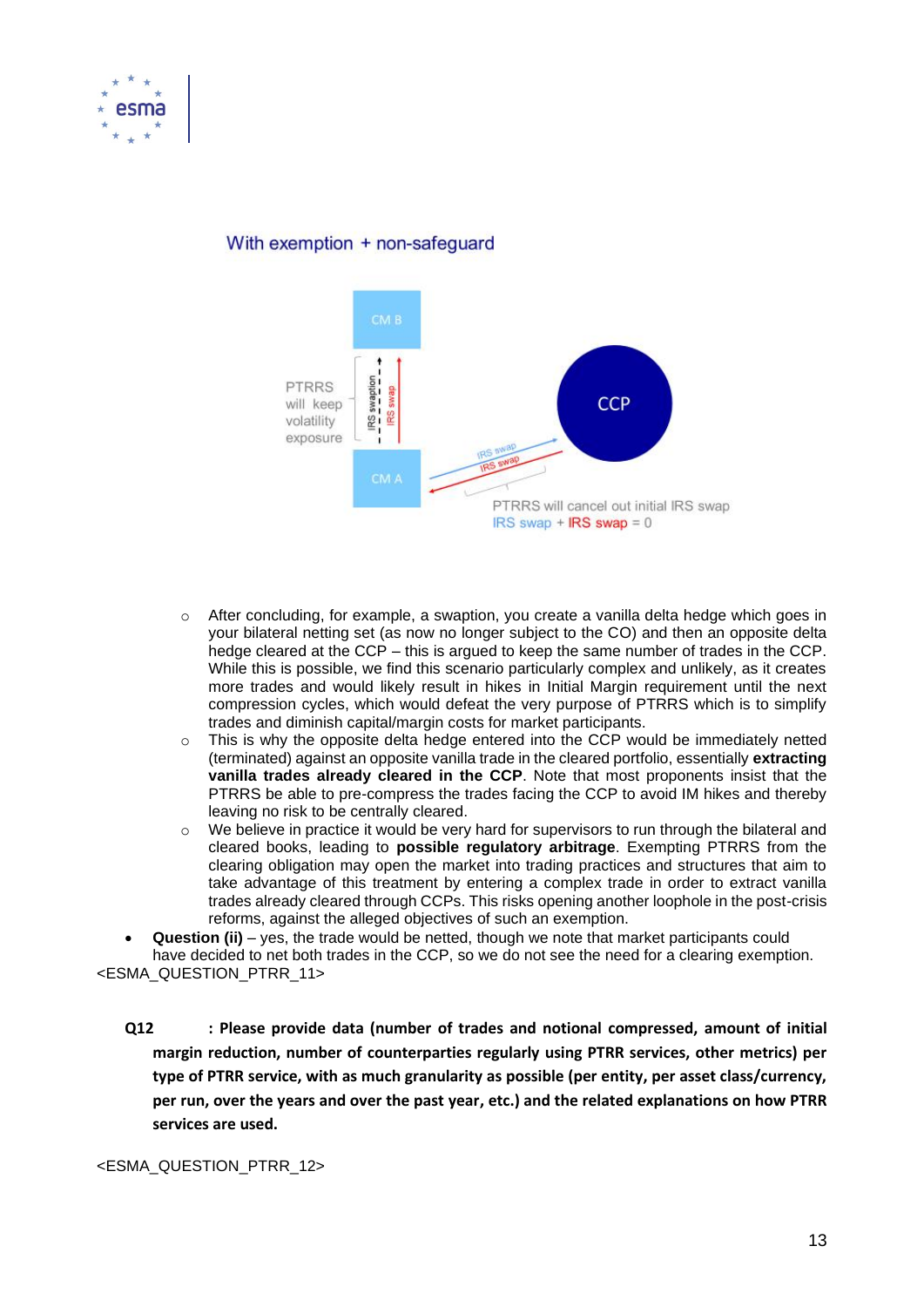

- As mentioned above, within CCPs, the risk reduction described under portfolio compression for cleared trades – which does not change the underlying sensitives to the trading book – happens automatically.
- Like other CCPs, Eurex Clearing regularly performs compression activities for cleared trades, which are beneficial in terms of resource optimisation, operational risk and the default management process.
- Between end 2018 and end 2019, there were 5 compression cycles completed at Eurex Clearing, including up to 12 members participating per run and a total compressed notional of EUR 7.1 tn.
- However, as stated in our answer to the following question, we believe that ESMA should also take into consideration the data collected by Trade Repositories and other sources like regulatory reporting from ISDA SIMM.

<ESMA\_QUESTION\_PTRR\_12>

## **Q13 : Please also, where possible, provide data whether those numbers would be expected to change if there was an exemption to the clearing obligation.**

#### <ESMA\_QUESTION\_PTRR\_13>

• While Eurex does not have access to data for the broader market, ESMA could look at data collected by Trade Repositories, ISDA SIMM and its own scenarios. <ESMA\_QUESTION\_PTRR\_13>

## **Q14 : Do you think an exemption from the clearing obligation for transactions resulting from PTRR services would increase the use of PTRR services? Please explain.**

## <ESMA\_QUESTION\_PTRR\_14>

As PTRRS have significantly grown over the past ten years, we do not believe the clearing obligation on the delta hedges of swaptions to have hampered the use of those services.

<ESMA\_QUESTION\_PTRR\_14>

**Q15 : Do you think an exemption from the clearing obligation is not needed for legacy portfolios and PTRR services generally? To what extent can the use of plain vanilla transactions in PTRR services be replaced with the use of non-plain vanilla transactions, or should this be avoided? Please explain.**

## <ESMA\_QUESTION\_PTRR\_15>

- As mentioned in Q14, we do not think that trades resulting from PTRRS need to be exempt to support the growth of those services.
- In general, not granting an exemption was done intentionally to disentangle the highly standardized trades for central clearing from the more complex exotic trades to be dealt with under the bilateral margin rules as per the G20 Reforms.
- Regarding legacy trades, it is our understanding that all trades concluded prior to the clearing obligation can already be compressed today in the EU using portfolio compression services. However, new trades cannot be used to change the nature of the exposure of portfolios composed of old trades and be exempt from the clearing obligation.
- While a number of jurisdictions Canada, Hong Kong, Singapore and Australia have decided to clarify that legacy trades prior to the clearing obligations are exempt, no major jurisdiction has opted for an outright exemption from the clearing obligation of new trades resulting PTRRS. This is notably the approach followed by the US, where there is a "no action relief" letter from the CFTC exempting new swaps resulting from multilateral compression exercise if the original swap was executed prior to the applicable compliance date of the clearing requirement, and a new proposal that, under the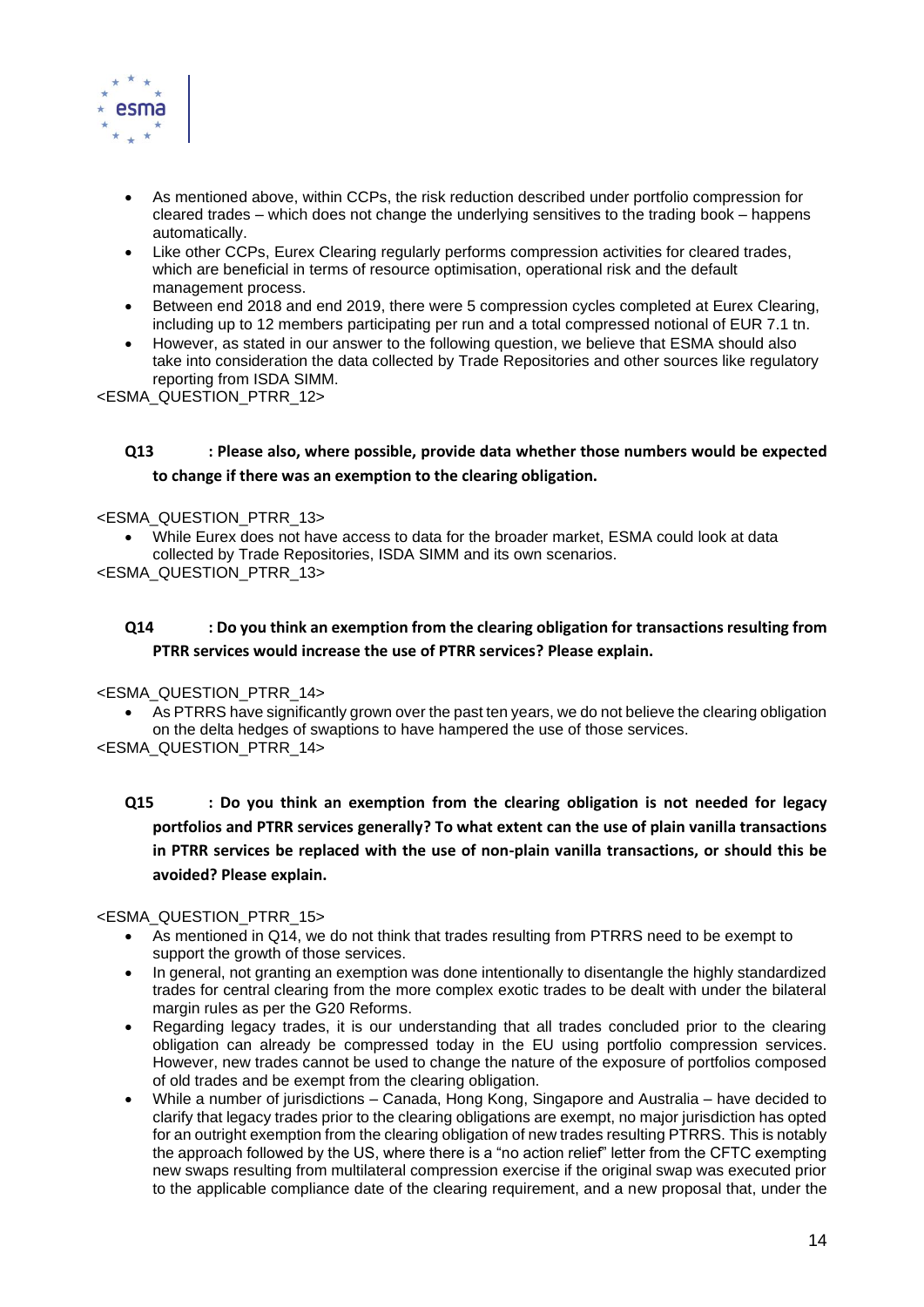

uncleared margin requirements, legacy trades can retain their status following compression cycles. The CFTC has specifically not accepted lobbying in the past that proposed a broader exemption of the kind proposed presently to ESMA.

• As outlined in our answer to Q5, delta hedges to swaptions can also be done via complex exotic trades, rather than via simple vanilla trades. While such trades are indeed riskier than plain vanilla trades, they are not riskier than the swaption they were hedging in the first place. If some believe that there are such high financial stability concerns with swaptions and their exotic hedges, we would recommend reconsidering the decision to undertake such trades. We understand that the real issue behind using a complex set of trades to hedge an exotic trade is the overall capital and collateral impact this has on the broker – again we understand this was done intentionally to incentivize the use of less risky vanilla trades.



• Another option to the exotic hedge for swaptions would be to clear both the swaption and its vanilla hedge into the same cleared netting set, which out of the three option is by far the less risky and the most efficient in terms of capital.



<ESMA\_QUESTION\_PTRR\_15>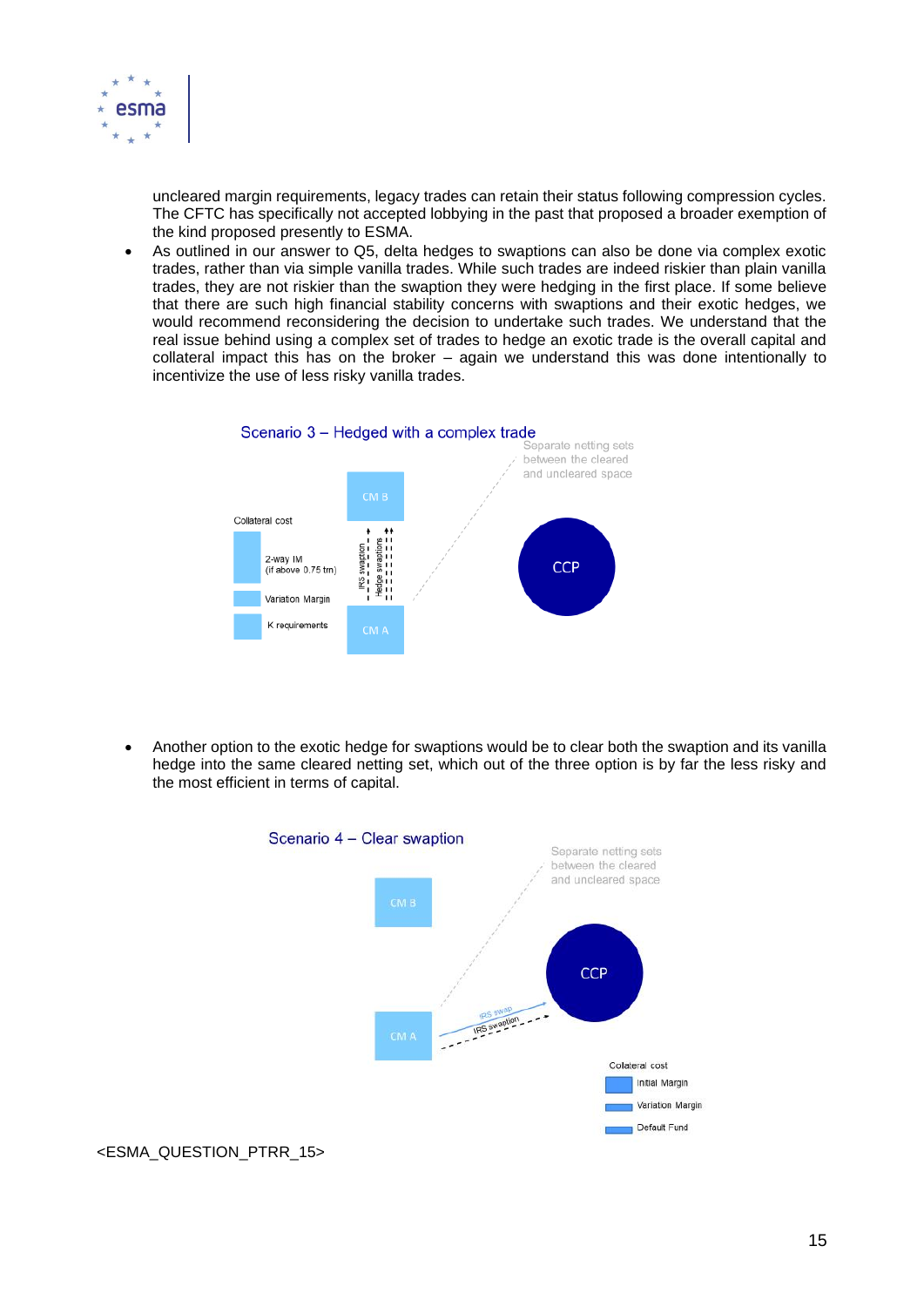

## **Q16 : Would an exemption to the clearing obligation contradict the G20 commitments? Please explain.**

<ESMA\_QUESTION\_PTRR\_16>

- Yes. As outlined in Q9, the **current proposal to exempt vanilla trades resulting from PTRRS would weaken the clearing obligation itself** (as de facto less exposure would be covered by central clearing), **but also the incentives to clear** (as there would then be a cheaper option to hedge the swaption in the bilateral space).
- We ask **regulators to duly consider the impact of shifting such trades into the bilateral space** and no longer benefit from the stabilising effects of central clearing and the strict third-party risk management framework of CCPs.
- We consider such a **shift to be a substantial set back to the G20 reforms**, only ten years after a financial crisis which had exposed the deep weakness of opaque and uncleared derivatives markets.

<ESMA\_QUESTION\_PTRR\_16>

## **Q17 : How could an exemption to the clearing obligation for PTRR trades lead to a circumvention of the clearing obligation? Please explain.**

#### <ESMA\_QUESTION\_PTRR\_17>

- As vanilla trades resulting from PTRRS would be exempt from the clearing obligation, less trades would be subject to the clearing mandate, thereby weakening the 'obligation' in itself and the G20 objectives.
- As outlined in Q1 and Q11, we are also concerned that this would open up significant possibilities for regulatory arbitrage and 'clever' trading to extract trades already present in cleared portfolios, to bring them back in the uncleared space. Even without such a form of de-clearing, the exemption would create a situation where whatever risk was entered into bilaterally dictates clearing.
- The potential for a circumvention of the clearing mandate  $-$  i.e. using PTRRS to extract trades cleared within a CCP – would then be basically limited to the amount of vanilla trades cleared in CCPs.
- Instead of supporting clearing, the end result would be to have the exact same number of vanilla trades in the bilateral space and in the CCP (before the opposite trade is netted/terminated), but the entire underlying risk being managed in the bilateral portfolio.

<ESMA\_QUESTION\_PTRR\_17>

# **Q18 : Would you consider introducing an exemption to the clearing obligation as an incentive not to clear transactions that technically are covered by the clearing obligation. If yes, why?**

#### <ESMA\_QUESTION\_PTRR\_18>

• As outlined in Q5, exempting vanilla trades resulting from PTRRS would act as a disincentive to clear as there will now be a much cheaper option to hedge the swaption in the bilateral space as we expect many market participants would prefer not to clear, instead of supporting a shift to the cleared space.

<ESMA\_QUESTION\_PTRR\_18>

**Q19 : Are there risks with reducing collateral? Even if complying with regulatory requirements, could this lead to such capital being used to increase risks, possibly systemic risks?**

<ESMA\_QUESTION\_PTRR\_19>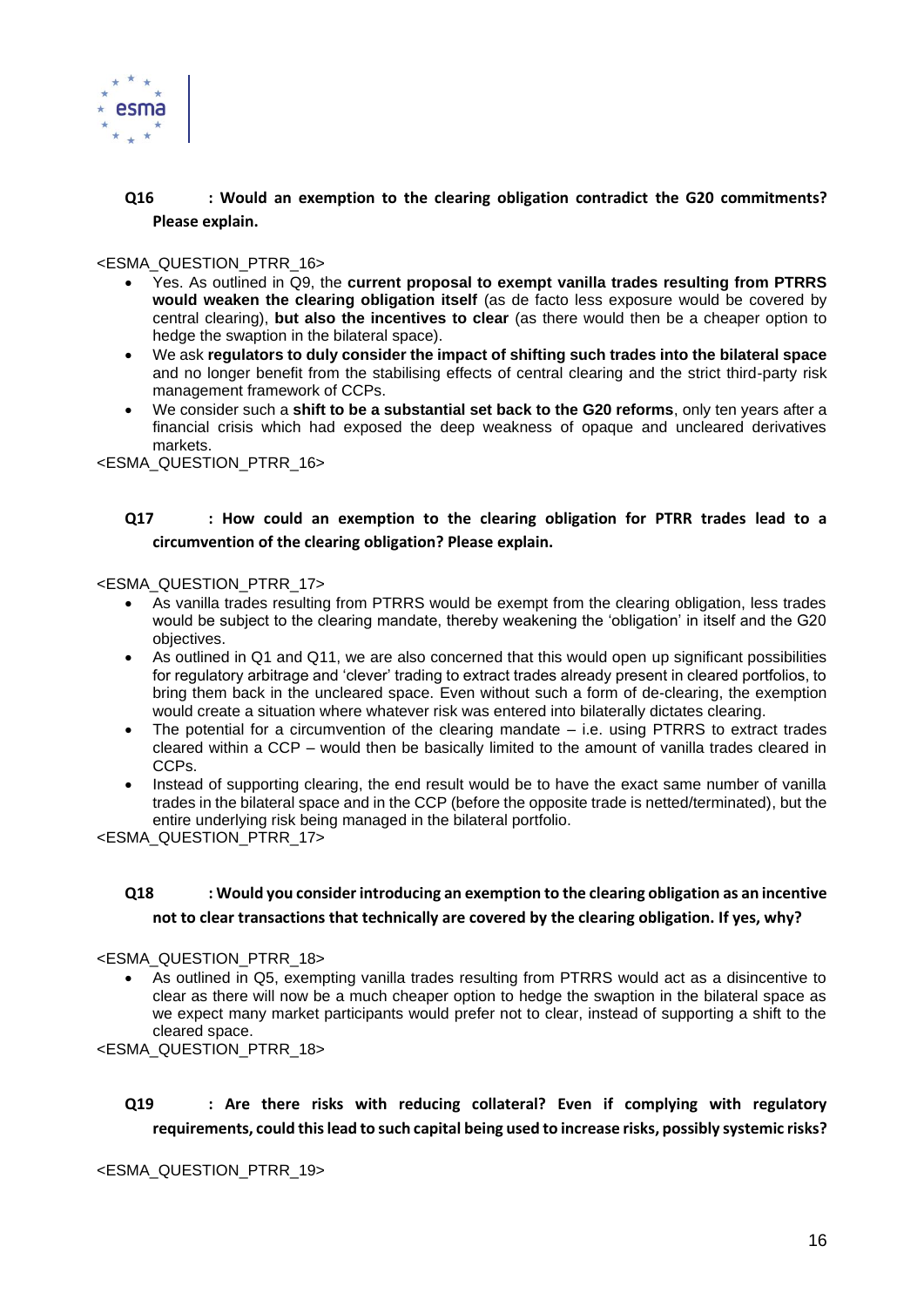

• We find this question unclear as we understand capital to serve in a risk absorbing capacity. However, the proposed exemption is designed to reduce capital and collateralisation costs in bilateral portfolio management. As such, we would expect that any exempted trades are in the first instance placed into bilateral netting sets if and only if they reduce capital and collateral requirements for that trade relation. If this was not the case, there would have to be another benefit to the participants to shift trades to a more costly netting set.

<ESMA\_QUESTION\_PTRR\_19>

# **Q20 : Are there other jurisdictions where PTRR trades have been exempted from the clearing obligation? Please explain the features of any such exemption. Do you use any of those exemptions, and for what type of trades?**

#### <ESMA\_QUESTION\_PTRR\_20>

- As highlighted in our response to Q15, we would like to highlight that in all the examples given  $-$ Canada, Hong Kong, Singapore and Australia – the local regulators have decided to clarify that **only legacy trades** prior to the clearing obligations are exempt. This is a typical exemption granted to ensure that notional reduction is still incentivised for bilateral trades. It is completely different to an on-going and forward-looking exemption from the clearing obligation.
- However, **no major jurisdiction has opted for an outright exemption from the clearing obligation of new standardized trades resulting PTRRS**. This is notably the approach followed by the US, where there is a "no action relief" letter from the CFTC exempting new swaps resulting from multilateral compression exercise if the original swap was executed prior to the applicable compliance date of the clearing requirement, and a new proposal that, under the uncleared margin requirements, legacy trades can retain their status following compression cycles.

<ESMA\_QUESTION\_PTRR\_20>

# **Q21 : Should conditions, similar to the ones as outlined above, apply to a possible exemption under EMIR for PTRR transactions? Should other conditions apply? Would the answer depend on the type of PTRR service? Please explain.**

## <ESMA\_QUESTION\_PTRR\_21>

- The conditions outlined do not in our view influence the primary intention or risks created by the exemption. As described in our previous responses, the proposed exemption reverses the incentive structure of the primary OTC derivative reforms. The conditions listed do not affect this, and thus their relative merits or demerits are only relevant for other aspects of possible concern with PTRRS exemptions.
- Condition 1 If trades are vanilla after compressing trades limited to the uncleared space, it shows how much 'vanilla risk' is still present in uncleared portfolios, and that the G20 objectives of untangling standardized risk which should be cleared from more exotic types of risk have not been fully achieved.
- Conditions 2 we believe that a higher number of participants involved does not in itself respond to the risk having vanilla trades moved back to the uncleared space. Such risk remains the same if two or more participants are involved.
- Condition 3 as the aim of PTRRS is to reduce overall risk and exposure, we do not see how this condition could help supervisors avoid such regulatory arbitrage.
- Condition 4 while we note that this condition could help avoid PTRRS becoming new brokerage services, we do not find it helpful to address the risks of circumventing the clearing obligation.
- Condition 5 We believe the question of authorisation and supervision of PTRRS albeit valid considerations given their key roles in post-trading – is not helpful in the context of granting an exemption from the clearing obligation (as exempting the trade would then be legal).

<ESMA\_QUESTION\_PTRR\_21>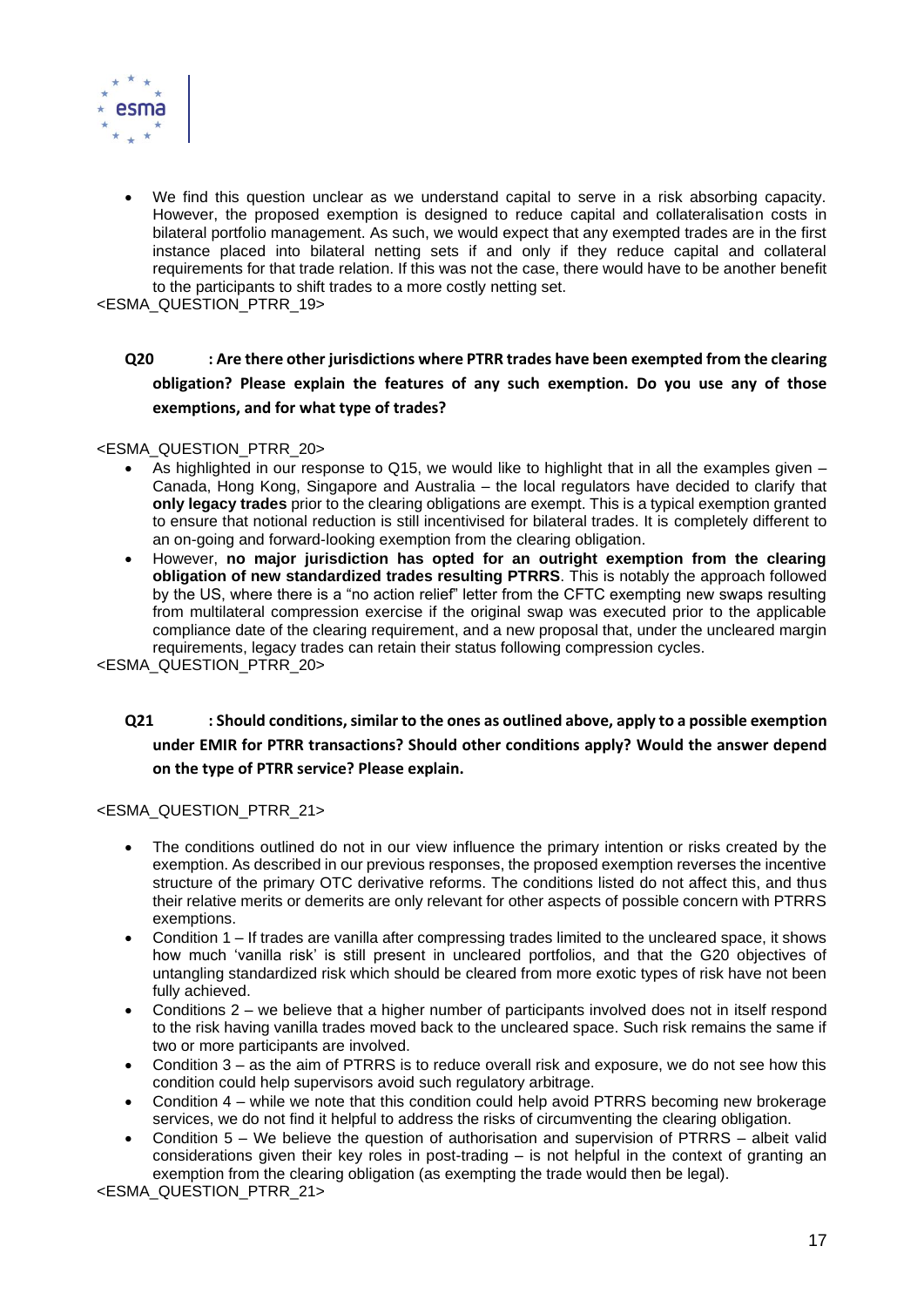

# **Q22 : Is there a difference between bilateral and multilateral portfolio compression justifying an exemption to the clearing obligation only to apply for multilateral portfolio compression?**

## <ESMA\_QUESTION\_PTRR\_22>

- While we note that the more participants involved, the more the sensitivity threshold of the service would be set to the best common denominator to net trades, we do not believe that differentiating bilateral vs. multilateral portfolio compression would help limit the risk of regulatory arbitrage. A pure bilateral ability to exempt would however mean that an individual firm could select which trades to clear or not. We do not believe that a higher number of participants involved does not in itself respond to the risk having vanilla trades moved back to the uncleared space.
- Moreover, as proponents of an exemption understand the multilateral criteria to be reached as from 2 counterparties and a CCP, we would not see value in using this condition as a criterion to allow vanilla trades to be exempted.

<ESMA\_QUESTION\_PTRR\_22>

# **Q23 : Should only uncleared transactions be included in portfolio compression in order to qualify for the clearing exemption? How would a possible limitation to uncleared transactions limit the effectiveness?**

#### <ESMA\_QUESTION\_PTRR\_23>

- We are uncertain how this condition could be helpful, as cleared trades are also compressed.
- The aim of the said exemption is to allow vanilla trades to hedge complex trades to stay in the uncleared space and be compressed in order to reduce bilateral and capital requirements.
- Instead, calling for vanilla trades to be exempt from clearing for compressing uncleared trades, only shows is that 'vanilla risk' is still present in uncleared portfolios, and that the G20 objectives of untangling standardized risk which should be cleared from more exotic types of risk has not been achieved.

<ESMA\_QUESTION\_PTRR\_23>

# **Q24 : To benefit from an exemption to the clearing obligation, should PTRR trades be strict risk neutral or should there be tolerances for small changes in the risk of portfolios? How would you define what is an acceptably small change in risk?**

## <ESMA\_QUESTION\_PTRR\_24>

- As the aim of PTRRS is to reduce overall risk and exposure, we do not see how this condition could help supervisors avoid such regulatory arbitrage.
- In the example of provided above, the compression trade with the CCP exactly offsets the vanilla trade currently cleared in the CCP. Therefore, even if the PTRR cycle was risk neutral, this would not prevent the vanilla trade from being extracted away from the CCP.

<ESMA\_QUESTION\_PTRR\_24>

**Q25 : To benefit from an exemption to the clearing obligation, to what extent should parties to a PTRR exercise be able to be changed, i.e. not limited to the original counterparties? Would the answer depend on the type of PTRR service? Please explain.**

<ESMA\_QUESTION\_PTRR\_25>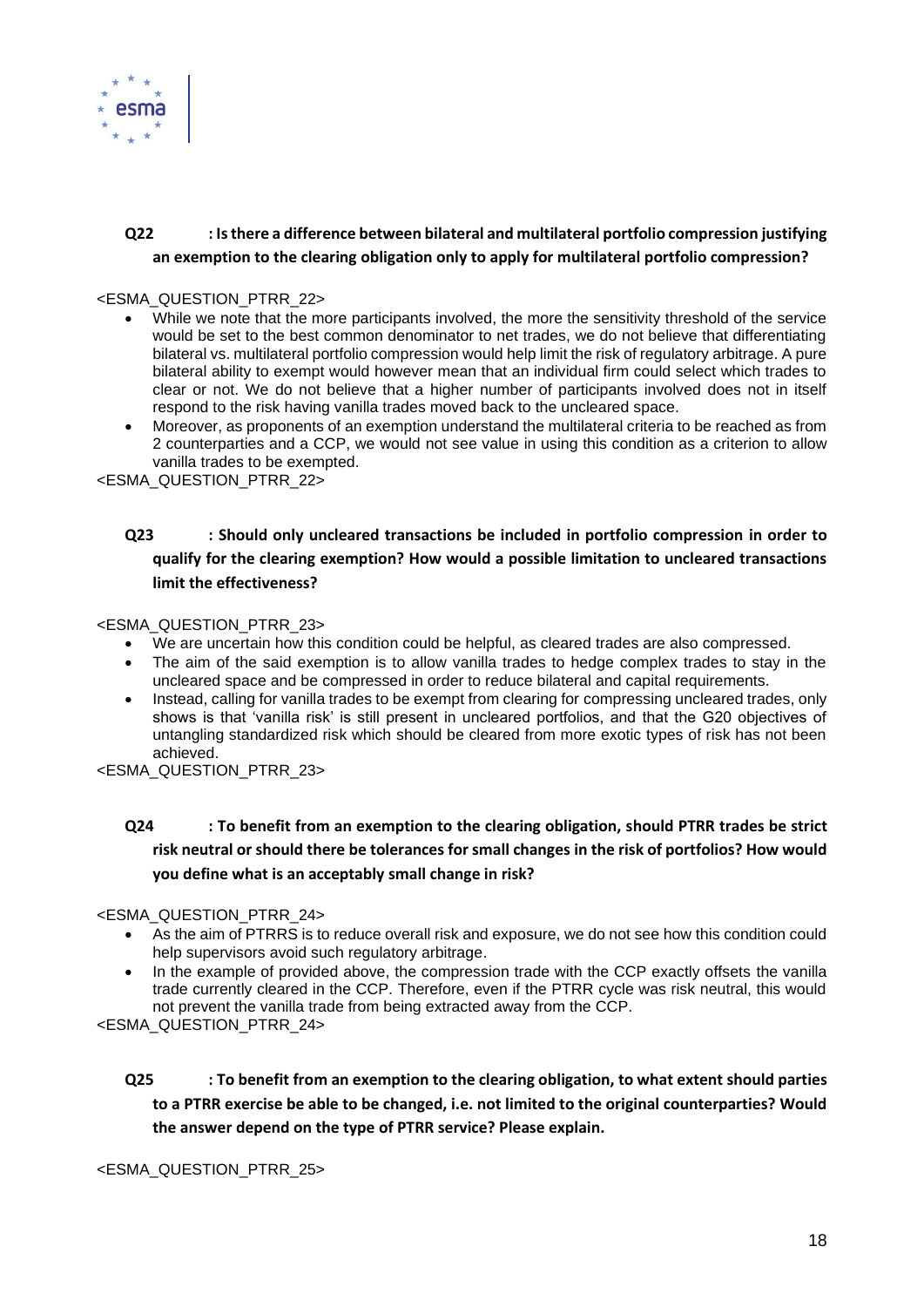

• While we note that this condition could help avoid PTRRS becoming new brokerage services, we do not find it helpful to address the risks of circumventing the clearing obligation. <ESMA\_QUESTION\_PTRR\_25>

# **Q26 : Should there be a requirement for PTRR services to reduce risk for a clearing exemption to apply? Should it apply to all PTRR services? If not, please explain why. How would a successful PTRR exercise be measured?**

## <ESMA\_QUESTION\_PTRR\_26>

• As reducing risk is the basic principle of PTRRS, we do not see how such condition could be helpful.

<ESMA\_QUESTION\_PTRR\_26>

# **Q27 : Could PTRR services increase exposure or risk on a participant basis? Would the answer depend on the type of PTRR service provided? How should the PTRR service provider limit any possible increase in notional amount or risk? Please explain.**

<ESMA\_QUESTION\_PTRR\_27>

• Yes, overall reduction could lead to individual increase. <ESMA\_QUESTION\_PTRR\_27>

## **Q28 : How could a limitation like "no participant worse off" be defined?**

## <ESMA\_QUESTION\_PTRR\_28>

If the intention is the reduction of capital and collateral costs for maintaining bilateral OTC derivative portfolios, then a plausible definition would be that all participants in the cycle manage to lower their capital and collateral costs. For the avoidance of doubt, we do not consider that such a condition could not prevent standardized vanilla trades from being moved away from the clearing mandate, although it may influence the selection process for permission to participate in such PTRRS runs.

<ESMA\_QUESTION\_PTRR\_28>

**Q29 : How should it be ensured that PTRR service providers are independent in their assessment? Should the conditions imposed on the providers of PTRR services include requirements on governance of the algorithms to ensure the definition and the setting of parameters takes place with minimum influence from market participants? Should algorithms run with minimum manual intervention? Any other conditions or structural requirements that should apply?**

## <ESMA\_QUESTION\_PTRR\_29>

• As we understand market participants set their preferred tolerance levels through a paid service, we are unsure how the independence of the services could be guaranteed. We believe the question of authorisation and supervision of PTRRS – albeit valid considerations given their key roles in posttrading – is not helpful in the context of granting an exemption from the clearing obligation (as exempting the trade would then be legal).

<ESMA\_QUESTION\_PTRR\_29>